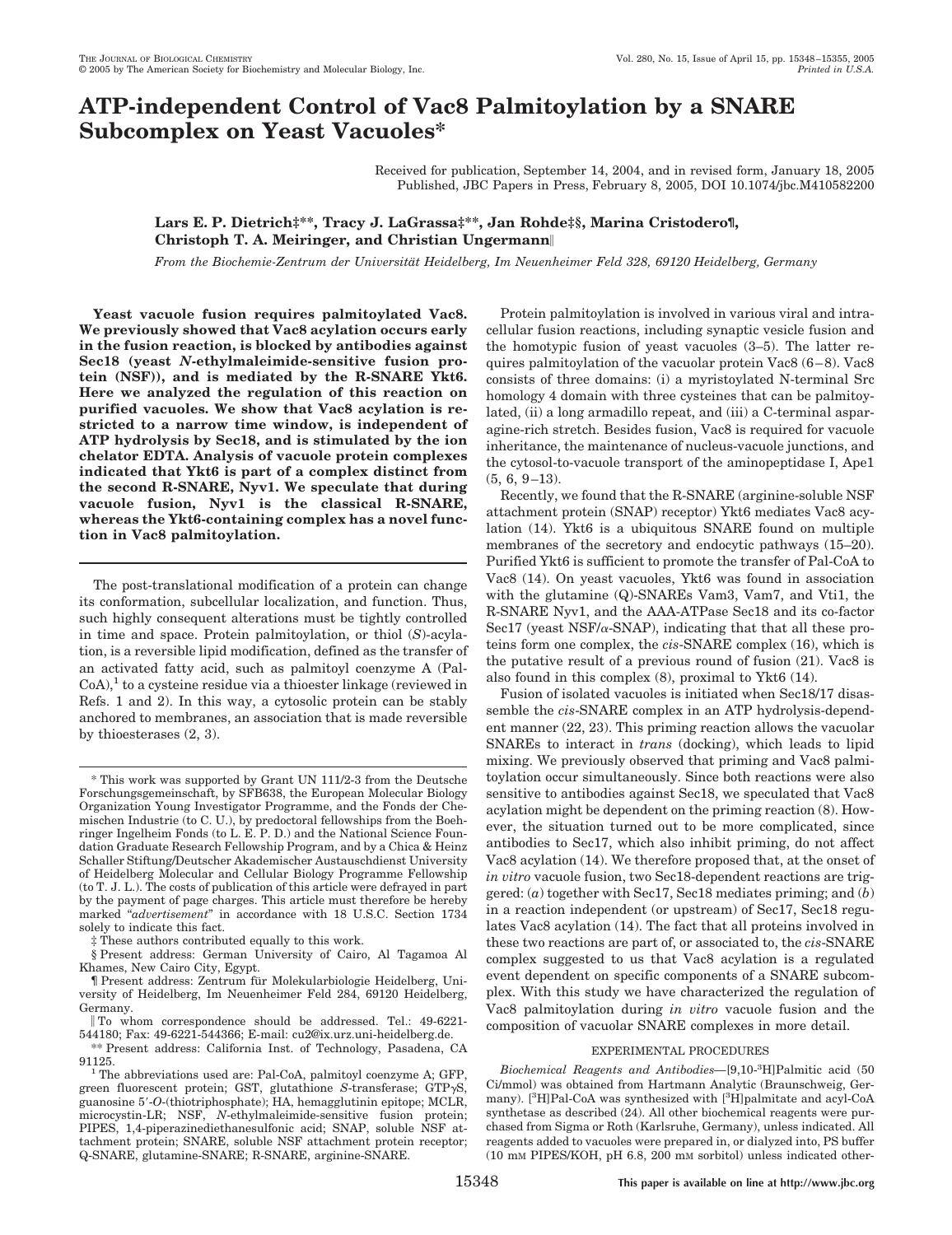| TABLE I                                  |  |  |  |  |  |  |
|------------------------------------------|--|--|--|--|--|--|
| S. cerevisiae strains used in this study |  |  |  |  |  |  |

| Strain  | Genotype                                                                                                                 | Reference  |
|---------|--------------------------------------------------------------------------------------------------------------------------|------------|
| CUY001  | BJ3505: MATa pep4 $\Delta$ ::HIS3 prb1- $\Delta$ 1.6R HIS3 lys 2-208 trp1- $\Delta$ 101 ura3-52 gal2 can                 | 31         |
| CUY002  | DKY6281: MATa leu2-3 leu2-112 ura3-52 his3-delta200 trp 1- $\Delta$ 101 lys 2-801 suc 2- $\Delta$ 9 pho8 $\Delta$ ::TRP1 | 31         |
| CUY009  | CUY001; $n$ yv1 $\Delta$ ::HIS3                                                                                          | 25         |
| CUY010  | $CUV001; vam3\Delta::TRP1$                                                                                               | 25         |
| CUY011  | $CUY002; n\n$                                                                                                            | 25         |
| CUY012  | $CUY002: vam3\Delta::TRP1$                                                                                               | 25         |
| CUY024  | $CUY001; vam7\Delta::TRP1$                                                                                               | 36         |
| CUY297  | $CUY001; NYVI::6xHA-TRP1$                                                                                                | This study |
| CUY333  | $CUY010; pRS406-NOP1pr-GST- VAMS$                                                                                        | This study |
| CUY334  | $CUY012$ ; $pRS406-NOP1pr-GST-VAMS$                                                                                      | This study |
| CUY1250 | CUY002; $\gamma k t 6\Delta$ ; $pRS423-Ykt6pr-GFP, Ykt6$                                                                 | This study |

wise. Antibodies used were anti-hemagglutinin epitope (HA) monoclonal antibody (BabCO) and rabbit polyclonal antibodies against Vam3, Nyv1, Vti1, Vam7, Ykt6, Sec17 (14, 25), and His-tagged GFP (this study). Unless indicated, Nyv1-HA was detected with anti-HA antibody. Antibodies to GFP were raised in New Zealand White rabbits and affinity-purified as described (14) using CNBr-Sepharose (Amersham Biosciences) immobilized pure protein. Preparations of IgGs and affinity-purified antibodies were as described (26).

*Yeast Strains and Molecular Biology—Saccharomyces cerevisiae* strains are listed in Table I. Yeast were cultured in yeast extractpeptone-glucose. Nyv1 was C-terminally tagged with 6xHA by transformation of a PCR fragment containing the tag and a TRP1 marker into BJ3505 (CUY001) (27). Construction of the yeast strain CUY1250 containing internally GFP-tagged Ykt6 was as follows. DKY6281 (CUY002) was transformed with *pRS416-YKT6pr-YKT6WT* (47), and endogenous *YKT6* was deleted by replacement of the open reading frame with the *KANMX4* selection marker (28); the resulting strain was unable to grow on synthetic medium containing 5-fluoroorotic acid, confirming the *ykt6* deletion. This strain was then transformed with the plasmid *pRS423-YKT6pr-GFPintYKT6* (47), and loss of *pRS416- YKT6pr-YKT6<sup>WT</sup>* was induced by growth on 5'-fluoroorotic acid. For N-terminal tagging of Vam3 with glutathione *S*-transferase (GST), the genomic *VAM3* open reading frame without start codon was PCRamplified and inserted into the GST-containing vector pGEX4T-3 (Amersham Biosciences). The new *GST-VAM3* open reading frame was then amplified by PCR and inserted into the yeast integrative vector pRS406 (29) containing the *NOP1* promoter. The plasmid pRS406-NOP1pr-GST-VAM3 was linearized in the *URA3* marker and transformed into BJ3505 *vam3* $\Delta$  (CUY010) and DKY6281 *vam3* $\Delta$  (CUY012) (25). Subsequent sequencing revealed that the Vam3 sequence has the point mutation K96E, affecting a non-conserved residue in helix C of the Nterminal extension. This does not affect the functionality of the protein, as detailed under "Results."

*Recombinant Proteins*—Purifications of Vac8-GST, His<sub>6</sub>-Sec18 E350Q, and His<sub>6</sub>-Sec18 from *Escherichia coli* were as described (8, 30). His-tagged GFP, used for antibody production and affinity purification, was expressed from the plasmid *pET15b-eGFP* (kindly provided by W. Nickel, Biochemie-Zentrum der Universität Heidelberg) and purified from *E. coli*.

*In Vitro Palmitoylation—*BJ3505 vacuoles were incubated under fusion conditions at 26 °C. Incubation times and time of [3 H]Pal-CoA or [<sup>3</sup>H]palmitate addition varied between experiments, as indicated in the figure legends (Fig. 1 and 2). Where indicated Vac8-GST (15  $\mu$ g) was added. Vacuoles were pelleted (10 min,  $12,000 \times g$ ), resuspended in PK buffer (20 mM PIPES/KOH, pH 6.8, 120 mM KCl) containing  $0.5\times$  protease inhibitor mixture ( $1 \times$  protease inhibitor mixture = 7.5  $\mu$ M Pefabloc SC, 7.5 ng/ml leupeptin, 3.75  $\mu$ M *o*-phenanthroline, and 37.5 ng/ml pepstatin (31)), and pelleted again. Vacuoles were resuspended in SDS sample buffer without 2-mercaptoethanol and analyzed by SDS-PAGE and fluorography.

For extract preparation, membranes from a  $200-\mu$  reaction (as described above but without the addition of radioactive palmitate) were solubilized in 100  $\mu$ l of Triton buffer (0.25% Triton X-100, 120 mM KCl, 20 mM PIPES/KOH pH 6.8,  $1 \times$  protease inhibitor mixture) and incubated for 1 h at 4 °C with agitation. Insoluble material was removed by centrifugation (15 min, 20,000  $\times g$ , 4 °C), and the supernatant (10  $\mu$ l, about 5  $\mu$ g of vacuoles) was incubated with  $[^3H]$ Pal-CoA in a total volume of 100  $\mu$ l (adjusted with PK buffer) at 26 °C. Proteins were precipitated with trichloroacetic acid (13% v/v) and acetone and analyzed by SDS-PAGE and fluorography.

*Vacuole Isolation and in Vitro Fusion—*Vacuoles were isolated from the yeast strains BJ3505 ( $pep4\Delta$   $prb1\Delta$ ) and DKY6281 ( $pho8\Delta$ ) by DEAE-dextran lysis and Ficoll gradient centrifugation. Fusion between these vacuoles was measured by a biochemical complementation assay as described (31). Briefly, 2–3  $\mu$ g each of  $pep4\Delta$  and  $pho8\Delta$  vacuoles were incubated together at  $26\degree C$  in 30  $\mu$  of PS buffer containing protease inhibitor mixture (0.02 $\times$ /30  $\mu$ l), reaction salts (0.5 mM MgCl<sub>2</sub>, 0.5 mM  $MnCl<sub>2</sub>$ , 125 mM KCl), and CoA (10  $\mu$ M) in the presence or absence of an ATP-regenerating system (0.5 mM ATP, 40 mM creatine phosphate, 0.1 mg/ml creatine kinase). A colorimetric substrate, *p*nitrophenyl phosphate, for alkaline phosphatase was added to detergent-solubilized reactions, and the absorbance at 400 nm was measured. One unit of fusion activity is defined as the production of  $1 \mu$ mol of *p*-nitrophenol/min/μg *pep4*Δ vacuoles.

Where indicated, reactions also contained cytosol (0.5 mg/ml (30)),  $His<sub>c</sub>Sec18$  (200 ng/ml (30)), microcystin-LR (MCLR; 10  $\mu$ M; Alexis Biochemicals), or the recombinant Rab GDP-dissociation inhibitor, Gdi1 (10  $\mu$ M (31)). Large scale fusion reactions contained the same proportions of all reagents as above.

*Affinity Purification—*All experiments were with protease-deficient vacuoles (BJ3505 background) unless written otherwise. After incubation in a large scale fusion reaction (where indicated in the figures), vacuoles were diluted to 1.5 ml with PSK buffer (10 mM PIPES/KOH, pH 6.8, 200 mM sorbitol, 150 mM KCl), pelleted (5 min,  $12,000 \times g$ , 4 °C), washed once with 500  $\mu$ l of PSK buffer, and pelleted again. Membranes were detergent-solubilized in 1 ml of lysis buffer composed of 0.5% Triton X-100, 20 mM HEPES/KOH, pH 7.4, and 150 mM KCl (see below for exceptions). The following protease inhibitors were used:  $1 \times$  protease inhibitor mixture, 1 mM phenylmethylsulfonyl fluoride, 10  $\mu$ g/ml  $\alpha$ -macroglobulin (Roche Applied Science). Lysis was for 10 min on a nutator at 4 °C. A fraction of the cleared extracts (10 min, 20,000  $\times$  *g*, 4 °C) was removed and trichloroacetic acid/acetone-precipitated. The remaining detergent extract was incubated with the appropriate affinity matrix overnight on a nutator at 4 °C, and beads were washed in lysis buffer containing decreasing amounts of detergent (0.5%, 0.1%, 0.025% Triton X-100) before elution.

For Fig. 3*B*, vacuoles were solubilized in lysis buffer containing 0.5% Triton X-100, 20 mM PIPES/KOH, pH 6.8, and 150 mM KCl; in Fig. 3*C*, solubilization buffer was 0.1% Triton X-100, 20 mM HEPES/KOH pH 7.4, and 150 mM NaCl. Anti-GFP, anti-Sec17 or anti-Vti1 antibodies  $(0.1-1 \mu l)$  were cross-linked to protein A-Sepharose (Amersham Biosciences), and proteins were eluted with 0.1 mm glycine, pH 2.5, and 0.025% Triton X-100 and trichloroacetic acid/acetone-precipitated.

Vacuolar *trans*-SNARE complexes were analyzed (Fig. 4*D*) by immunoprecipitation of Nyv1-HA with anti-HA antibodies  $(0.1-1 \mu l)$ bound to protein G-Sepharose (10  $\mu$ ); Amersham Biosciences); elution was by boiling in SDS sample buffer containing 2-mercaptoethanol. For tandem isolation of *trans*-SNARE complexes (Fig. 4*E*), fusion reactions were diluted into 5 ml of PSK buffer, and vacuoles were collected, resuspended in 1 ml of PSK buffer, and isolated again prior to detergent lysis. Vacuole extracts were incubated for 2 h with glutathione-Sepharose 4B (15–40  $\mu$ l; Amersham Biosciences), and bound proteins were eluted with 1.5 ml of elution buffer (50 mM HEPES/KOH, pH 7.4, 150 mM KCl, 0.1% Triton X-100, 1 mM phenylmethylsulfonyl fluoride, 20 mM reduced GSH). Eluates were then incubated with protein G-Sepharose/anti-HA antibody overnight at 4 °C. Beads were washed twice for 10 min with lysis buffer containing 0.5% and then 0.1% Triton X-100 and then for 10 min with lysis buffer containing 300 mM KCl and 0.025% Triton X-100. Proteins were eluted by boiling in reducing sample buffer.

For size analysis of SNARE complexes (Fig. 4*F*), vacuole detergent extracts were centrifuged on continuous glycerol density gradients (10 – 30%, 18 h,  $250,000 \times g$ , 4 °C, SW40 rotor). 1-ml fractions were collected, incubated with GSH-Sepharose overnight on a nutator at 4 °C, and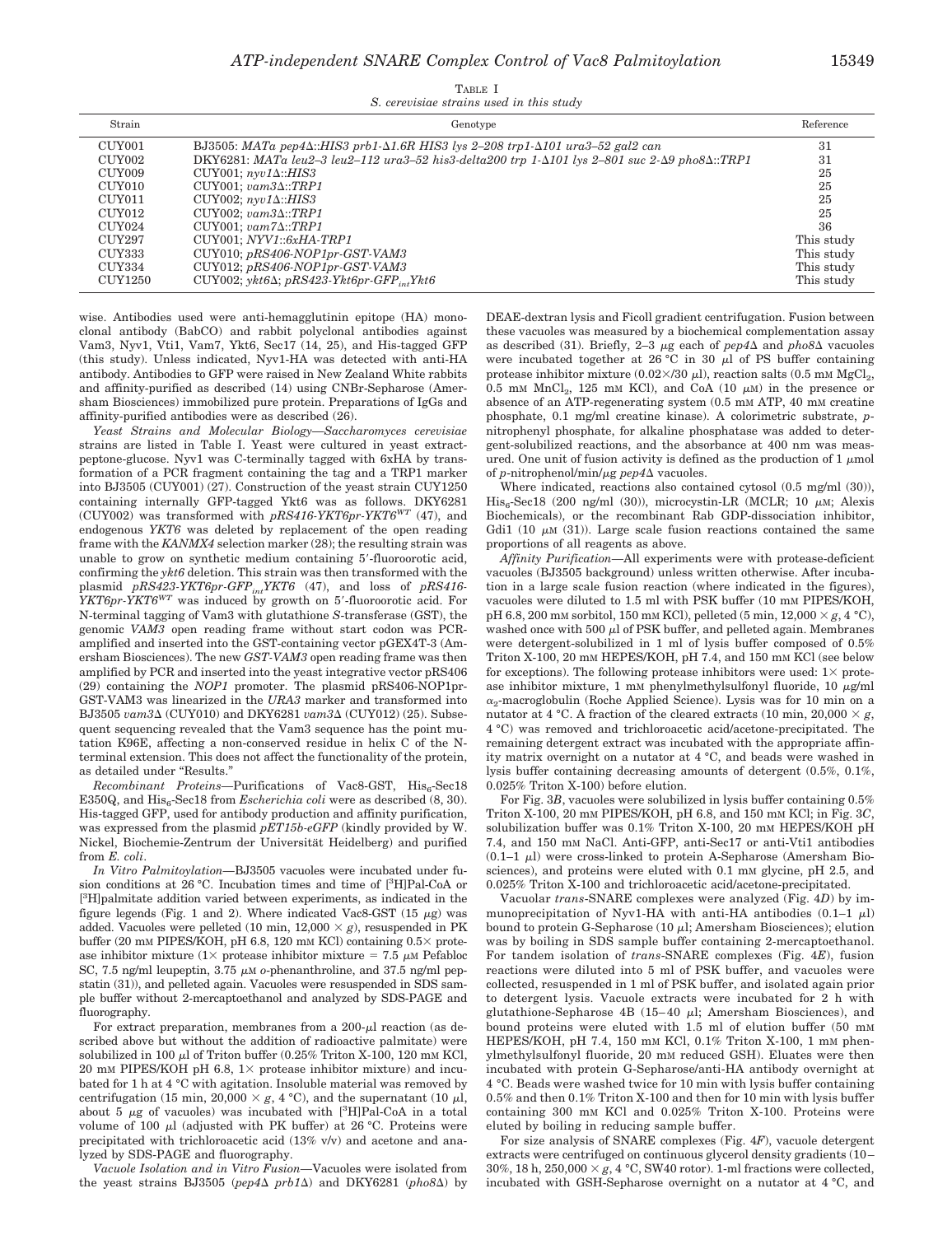A

**ATF** 



FIG. 1. **Restriction of palmitoylation activity.** *A*, time course of palmitoylation. Isolated vacuoles (see "Experimental Procedures") were incubated at 26 °C in fusion reaction buffer in the presence of [3 H]Pal-CoA for the indicated times. Reactions were stopped by shift to ice, and vacuoles were re-isolated and resuspended in SDS sample buffer without 2-mercaptoethanol. Palmitoylated Vac8 (*palm. Vac8*) was identified by SDS-PAGE and fluorography. *B*, addition of Vac8-GST and [<sup>3</sup>H]Pal-CoA to the ongoing reaction. Vacuoles were incubated at 26 °C in the absence or presence of an ATP in fusion reaction buffer. At the indicated time points, purified Vac8-GST and [3H]Pal-CoA were added, samples were incubated for 30 min, and then the reaction was placed on ice. Vacuoles were processed as described in *A*, to detect palmitoylated Vac8. *C*, comparison of palmitoylation on vacuoles and after extraction, as schematized in the *left panel*. Vacuoles were incubated at 26 °C in fusion reaction buffer without ATP. At the indicated time points, [<sup>3</sup>H]Pal-CoA was added, and samples were incubated for another 30 min and then processed as described in *A* (*top right panel*). A parallel vacuole incubation was extracted prior to incubation with [3H]Pal-CoA as described under "Experimental Procedures" (*bottom right panel*).

washed and eluted by boiling in SDS sample buffer. Proteins were analyzed by 12% SDS-PAGE and Western blotting (see figure legends for methods not discussed under "Experimental Procedures").

#### RESULTS

*Vac8 Palmitoylation on Isolated Vacuoles Does Not Require Exogenous ATP and Is Restricted to a Narrow Time Window during Vacuole Fusion—*On isolated yeast vacuoles, Vac8 becomes palmitoylated in a reaction parallel to the Sec18/17 and ATP-dependent priming reaction (14). Vac8 palmitoylation is sensitive to antibodies against Sec18 but is insensitive to Sec17 antibodies (14). Since Sec17 is required for Sec18 to hydrolyze ATP (32), we asked whether Vac8 acylation needs ATP. In previous experiments, we used [3H]palmitate for Vac8 labeling and thus had to add ATP for its activation to [<sup>3</sup>H]Pal-CoA (8). Here, we directly added [<sup>3</sup>H]Pal-CoA to vacuoles and analyzed the kinetics and ATP dependence of



FIG. 2. **Different functions of Sec18 in palmitoylation and priming.** *A*, EDTA blocks ATP-dependent release of Sec17 from vacuoles. BJ3505 vacuoles were incubated for 10 min at 26 °C in a 150- $\mu$ l reaction containing cytosol, CoA, and  $His_6$ -Sec18 in the presence or absence of ATP-regenerating system and EDTA (1 mM). Vacuoles were re-isolated, washed twice with 500  $\mu$ l of PSK buffer, and analyzed by immunoblotting with anti-Sec17 antibodies. *B*, EDTA enhances Vac8 palmitoylation. The experiment was identical to that described in *A*, except that it was twice as large and contained [ $^{3}$ H]palmitate (150  $\mu$ Ci), and if present, ATP was without the regenerating system. Palmitoylated Vac8 was identified by non-reducing SDS-PAGE and fluorography. *C*, ATPase-deficient Sec18 E350Q blocks fusion but not palmitoylation. The indicated concentrations of Sec18 E350Q were added to fusion reactions, and fusion was determined after 90 min (see "Experimental Procedures"). The corresponding concentrations (as in *B*) of Sec18 E350Q were included in palmitoylation reactions. Quantification of the relative incorporation of radioactivity by laser densitometry shows no significant difference in *lanes 2–5*. *D*, Sec18 E350Q inhibits ATP-dependent Sec17 release. Reactions were performed as described in *A*. Where indicated, 2  $\mu$ M Sec18 E350Q or wild type was added to the reaction.

Vac8 labeling by SDS-PAGE and fluorography. Surprisingly, Vac8 acylation was more efficient in the absence of ATP (Fig. 1*A*), even though ATP-dependent priming and fusion were inhibited (Fig. 2*A*, *C*). This shows that ATP addition is not necessary for Vac8 acylation and, together with the Sec17 antibody data, indicates that palmitoylation is independent of the Sec18 ATPase activity. In addition, our results show that the palmitoylation reaction is regulated, as it occurs within a narrow time frame; with or without ATP, maximal palmitoylation was achieved early in the reaction (Fig. 1*A*) and was restricted to this interval (Fig. 1*B*). The temporal restriction of palmitoylation could be due to either a decreasing availability of substrate (Vac8, Pal-CoA) or inactivation of the palmitoylating activity. To distinguish between these possibilities, we incubated vacuoles with or without ATP and,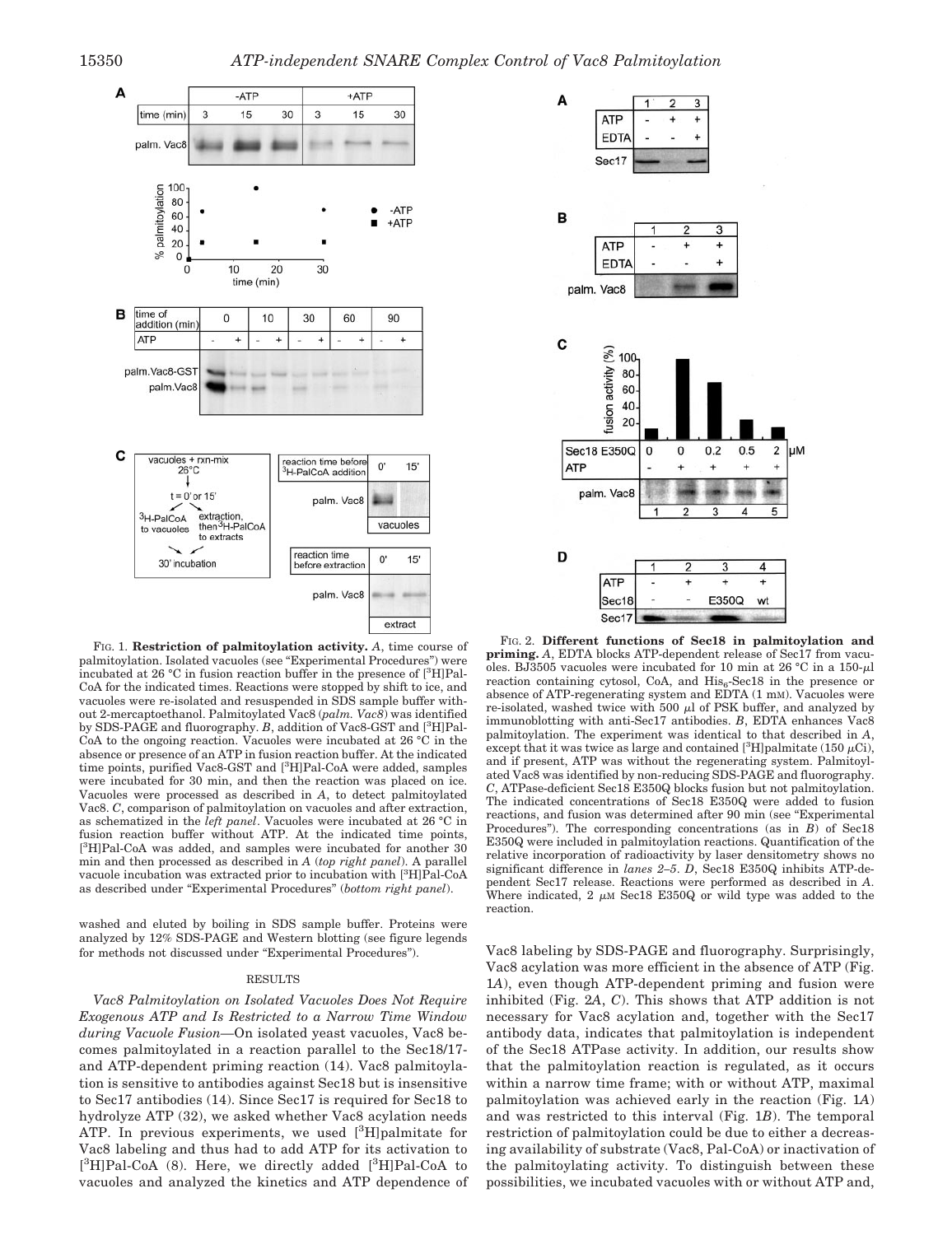at defined time points, added recombinant Vac8-GST and [<sup>3</sup>H]Pal-CoA for an additional incubation of 10 min. When Vac8-GST and [<sup>3</sup>H]Pal-CoA were added after 10 min, the labeling of both endogenous and exogenous Vac8 was significantly decreased (Fig. 1*B*). This indicates that the palmitoylating activity becomes down-regulated during the incubation. We previously showed that this activity can be recovered from detergent-solubilized vacuoles (14, 24). In contrast to our observations using intact vacuoles (Fig. 1*A*, *B*), these extracts do not lose their ability to mediate Vac8 acylation over time (24). We therefore asked whether we could use detergent extraction to rescue the ability of Vac8 to be palmitoylated at a later time point. For this, we incubated vacuoles for 0 and 15 min at 26 °C and then either labeled them directly with [<sup>3</sup> H]Pal-CoA (Fig. 1*C*, *top right panel*) or first solubilized the vacuoles with detergent and then added [ 3 H]Pal-CoA (Fig. 1*C*, *bottom right panel*). As expected, intact vacuoles lost their ability to acylate Vac8 after 15 min. In contrast, Vac8 was efficiently labeled from extracts prepared at either time point. The fact that temporal control of Vac8 acylation is removed by extraction indicated to us that this activity is regulated by structural rearrangements on the vacuole. The task was then to find out more about the nature of this vacuole-specific control mechanism. We previously demonstrated that antibodies to Sec18 inhibit Vac8 acylation on isolated vacuoles (8), whereas Sec18 is not involved in acylation after detergent extraction (14). This suggests Sec18 as a potential regulator of spatiotemporally controlled Vac8 acylation. Furthermore, Sec18, Vac8, and the SNARE Ykt6, which we identified as responsible for Vac8 acylation, are found in association with the *cis*-SNARE complex (24), suggesting that a better understanding of this complex might lend insight into the control of Vac8 acylation. Therefore, we examined the possible involvement of Sec18 and the *cis*-SNARE complex in regulating palmitoylation.

*ATP Hydrolysis by Sec18 Is Not Required for Vac8 Acylation—*The priming reaction of *in vitro* vacuole fusion (*i.e. cis*-SNARE disassembly and Sec17 release) (22, 23) requires Sec17 and added ATP (22). However, Sec18-dependent acylation of Vac8 is insensitive to anti-Sec17 antibodies (14) and does not require the addition of ATP (Fig. 1, *A* and *B*). To directly test whether the Sec18 function in Vac8 acylation is independent of ATP hydrolysis, we used two established methods to inhibit the ATPase activity of Sec18. First, we incubated vacuoles in the presence of the divalent cation chelator EDTA, which blocks the ability of Sec18 to disassemble SNARE complexes and the corresponding release of Sec17 from the vacuole (Fig. 2*A*) (22). Strikingly, EDTA did not inhibit Vac8 palmitoylation but, rather, stimulated it (Fig. 2*B*). Stimulation by EDTA might be due to chelation of  $\text{Zn}^{2+}$  ions that are known to interact with sulfhydryl groups (33), although additional experiments are necessary to clarify this point. Importantly, this observation suggested that the palmitoylation activity does not require, or is even more robust without, ATP hydrolysis by Sec18. We therefore hypothesized that a Sec18 mutant homologous to the *Drosophila melanogaster* comatose mutant (Sec18 E350Q (34, 35)), which cannot hydrolyze ATP, would interfere with vacuole fusion but not palmitoylation. Vacuole fusion is assayed by a biochemical complementation assay that measures content mixing (see "Experimental Procedures"). When we titrated purified Sec18 E350Q into the assay, fusion was completely prevented, and indeed, palmitoylation of Vac8 was unaffected (Fig. 2*C*). Inhibition of fusion was due to a block in priming, because Sec18 E350Q inhibited Sec17 release from the vacuole (Fig. 2*D*). The presence of Sec18 E350Q, in contrast to EDTA, did not stimulate palmitoylation.



FIG. 3. **Analysis of Ykt6 and Nyv1 complexes.** *A*, analysis of the Ykt6 SNARE complex. Vacuoles from a strain containing only endogenous untagged Ykt6 (*WT*, wild type; CUY002) and a strain carrying internally GFP-tagged Ykt6 (CYU1250) as the sole Ykt6 copy (120  $\mu$ g each) were processed for anti-GFP co-immunoprecipitation (*CoIP*) as described under "Experimental Procedures." Equal amounts of vacuolar extract (*input*) and flow-through (*FT*) (5% each) are shown. Western blots were decorated with antibodies to Vam3, Nyv1, and Ykt6. *B*, analysis of Vti1 and Sec17 complexes. Wild-type and  $vam7\Delta$  vacuoles  $(60 \mu g$  each) were incubated in fusion reactions with or without ATP for 10 min at 26 °C, re-isolated, and processed as described in *A*. Half of the lysate was analyzed by anti-Vti1 co-immunoprecipitation and the other half with anti-Sec17 co-immunoprecipitation. An aliquot (2% of total) was removed prior to loading onto beads. Western blots were decorated with antibodies against Ykt6 and Vti1 or Sec17 as indicated. *C*, because the amounts of Nyv1 and Sec17 are reduced on  $vam/2$  vacuoles, the anti-Sec17 co-immunoprecipitation in *B* was repeated with normalized protein amounts; 10% of the lysate was removed prior to loading on beads, and Western blots were decorated with antibodies against Nyv1 and Ykt6.

*Positioning of the Ykt6 Protein in a Novel Complex on Vacuoles—*We previously showed that Ykt6 is required for palmitoylation of Vac8 (14). This is supported by the proximity of Vac8 and Ykt6 on vacuoles and a function of the Ykt6 *longin* domain early in the fusion reaction (14). Ykt6 was found to be associated with the vacuole *cis*-SNARE complex (16); however, this complex does not seem to be homogeneous. We analyzed *cis*-SNARE complexes on isolated vacuoles and found that although GFP-tagged Ykt6 interacts with the vacuolar Q-SNARE Vam3, it is not detectable with the second vacuolar R-SNARE, Nyv1 (Fig. 3*A*). Moreover, in mutants lacking the Q-SNARE Vam7, Nyv1 is missing from the *cis*-SNARE complex, although it still contains the Q-SNAREs Vam3 and Vti1 (36). This is not merely a Q-SNARE complex, however, as it also contains the R-SNARE Ykt6 (Fig. 3, *B* and *C*). These data demonstrate that the *cis*-SNARE complex is more heterogene-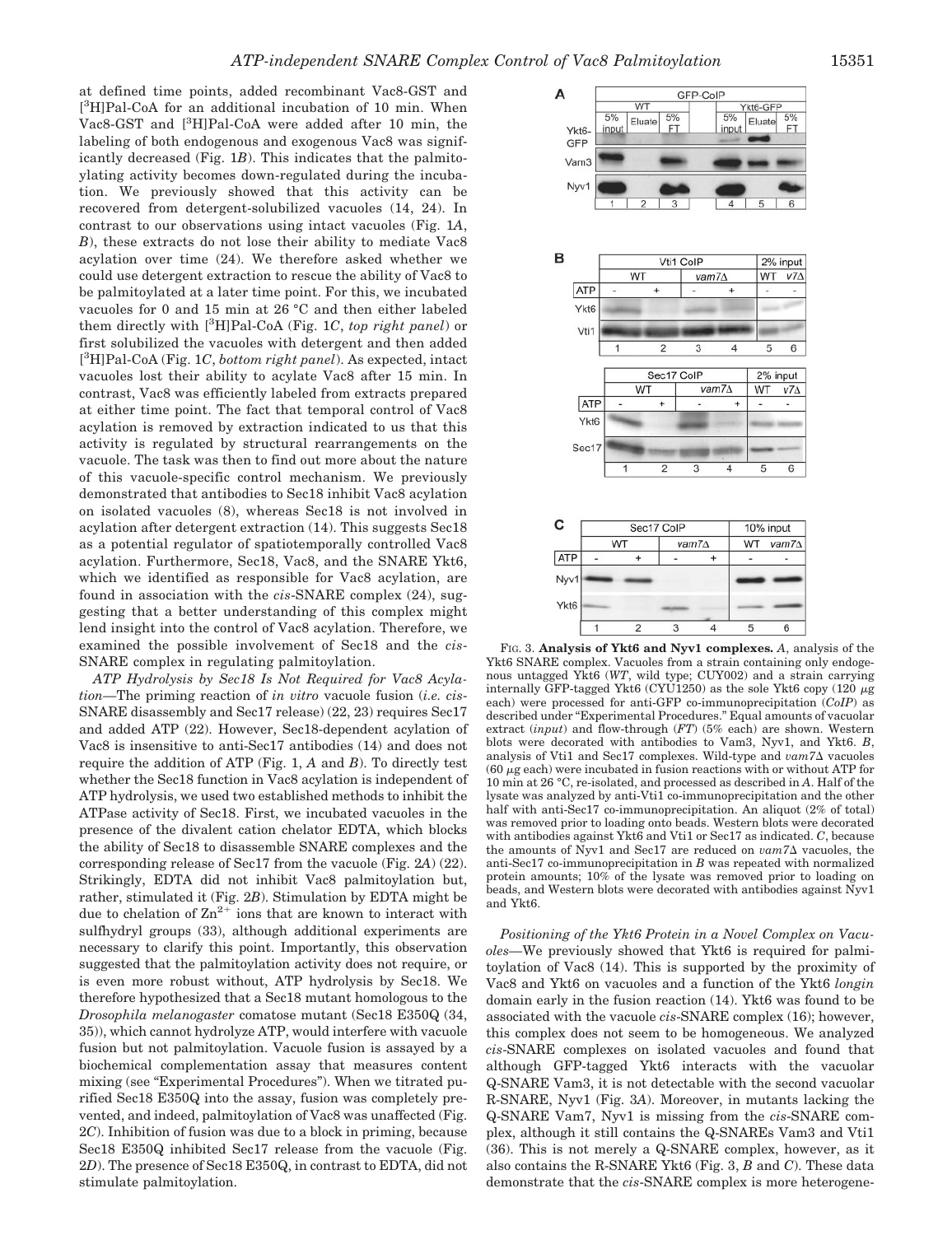

FIG. 4. **Analysis of the Nyv1-containing** *trans-***SNARE complexes.** *A*, vacuole localization of Nyv1-HA (*N-HA*) and GST-Vam3 (*G-V3*). Vacuoles (6  $\mu$ g) from the respective strains were lysed in SDS sample buffer, and SNAREs were identified by Western blotting with antibodies to Nyv1, Vam3, and Vti1; *v3*Δ, *vam3*Δ; *wt*, wild type (parent strain). *B, in vivo* analysis. Vacuoles in the indicated BJ3505 strains (see Table I) were analyzed by pulse chase with FM4-64 (46) and fluorescence or phase contrast microscopy using a Zeiss Axiovert 35 fluorescence microscope. *C*, functionality of tagged SNAREs in vacuole fusion. Vacuoles from the indicated strains were fused in standard fusion reactions (see "Experimental Procedures") for 60-90 min with ATP, with the addition of cytosol or recombinant Sec18p (ratio of tag to wild-type fusion was invariant). In each experiment, fusion from a reaction without ATP was subtracted and fusion was compared with wild type (set to 100%; average wild-type units = 2.6). The graph represents values averaged from multiple experiments. *Error bars* are standard deviations among several independent experiments;  $n\Delta = n y v I \Delta$ . *D*, specificity of *trans*-complex formation confirmed by inhibitors. Vacuoles were incubated in the presence of cytosol with either no ATP, ATP alone, or ATP with the late-stage fusion inhibitor MCLR or the tethering inhibitor Gdi1, as described under "Experimental Procedures." The graph shows *in vitro* fusion between BJ Nyv1-HA/DKY GST-Vam3 vacuoles (3  $\mu$ g each). Control reactions with ATP/no inhibitor were set to 100%. *Error bars* are standard deviations among n experiments:  $-ATP = 10$ ;  $+ATP$  (no inhibitor control) = 10; MCLR (10  $\mu$ M) = 7; recombinant Gdi1 (9  $\mu$ M) = 2. In the Western, large scale fusion reactions containing 40  $\mu$ g each of Nyv1-HA and GST-Vam3 (both BJ3505) and the reaction components described above were incubated for 30 min at 26 °C. Vacuoles were re-isolated and detergent-solubilized, and 2% of them were removed and trichloroacetic acid-precipitated (the *ATP* sample is shown), and protein complexes were analyzed by anti-HA co-immunoprecipitation (*co-IP*) (see "Experimental Procedures" for details). *Lanes* are from a single representative gel but are arranged in the figure as indicated by *white spaces*. Blots were decorated with anti-Vam3 followed by anti-HA antibodies. *E*, affinity isolation of the *trans*-SNARE complex. A schematic diagram of the assay is shown. Fusion reactions (2.25 ml) containing 225 µg each of GST-Vam3 and Nyv1-HA vacuoles were incubated with 10  $\mu$ M MCLR  $-$ /+ ATP for 30 min. Lysis of vacuoles and sequential isolation of complexes by GSH pull-down, and anti-HA immunoprecipitation was as described under "Experimental Procedures." Proteins were analyzed by SDS-PAGE and Western blotting with the indicated antibodies. *F*, sizing of wild-type *cis*- and *trans*-SNARE complexes. Vacuoles were treated as described in *E* through the solubilization step, and extracts were fractionated by ultracentrifugation on  $10-30\%$  continuous glycerol density gradients (18 h, 250,000  $\times g$ , 4 °C, SW40 rotor; 1 = top of gradient) and then subjected to GSH pull-downs (see "Experimental Procedures"). Complexes were analyzed by Western blotting with the indicated antibodies. Sizes were determined by a parallel marker-mixture gradient (Amersham Biosciences). The sizes (in kDa) of marker proteins and their corresponding gradient fractions are indicated.

ous than previously appreciated. Since priming is not required for Ykt6-mediated palmitoylation of Vac8 (Figs. 1 and 2) and the *cis*-SNARE complex appears to be heterogeneous, we hypothesized that the *cis*-SNARE complex present on isolated vacuoles provides R-SNAREs for two pathways: 1) Ykt6, with the help of Sec18 in a function independent of priming, mediates Vac8 palmitoylation; 2) Nyv1, following Sec18/17-dependent priming, enters into the *trans*-SNARE complexes that drive homotypic vacuole fusion.

To determine the involvement of vacuolar R-SNAREs in the transition from *cis*- to *trans*-SNARE complexes, we decided to devise a new assay to compare these two complexes (Fig. 4).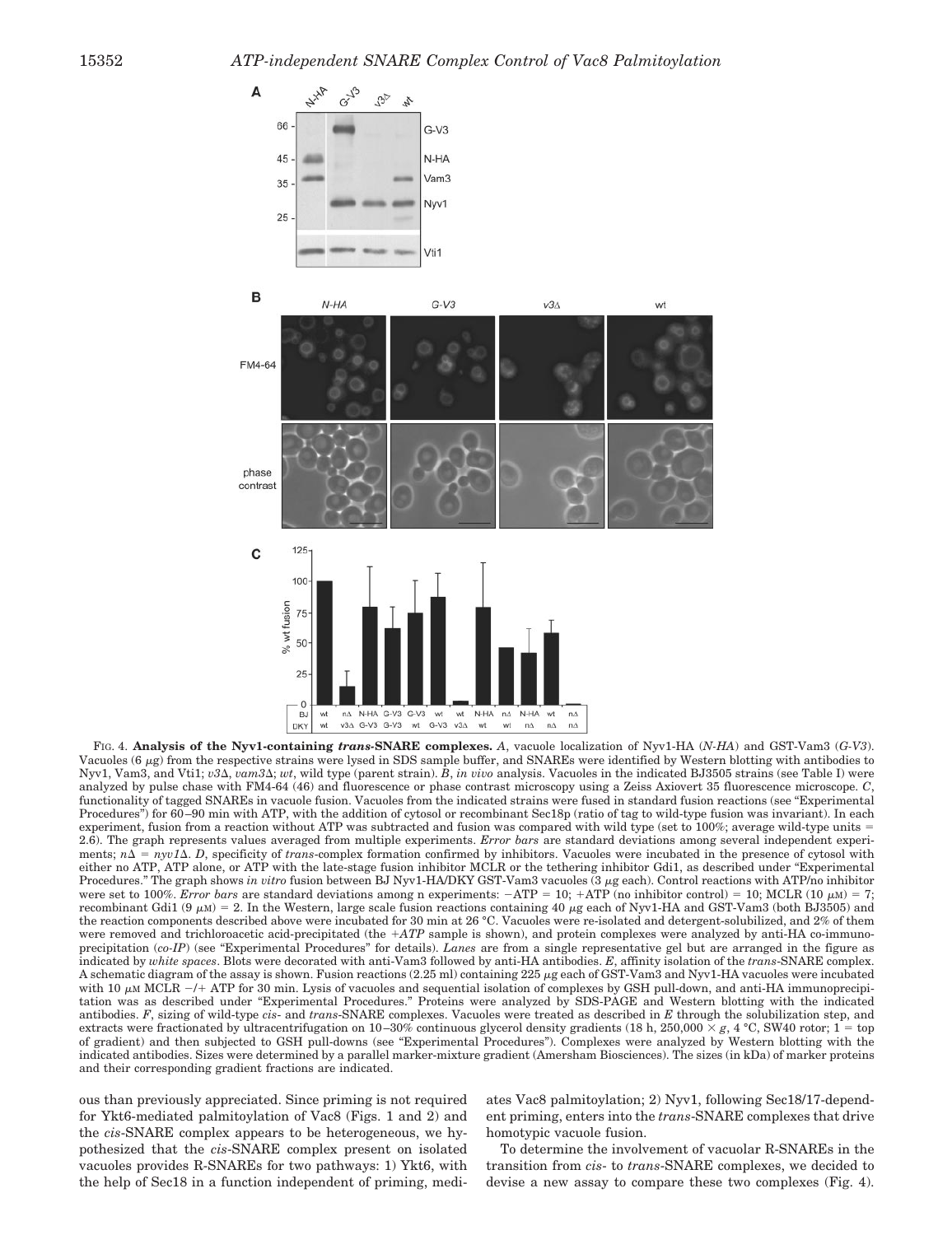





The existing assay of *trans*-SNARE pairing is based on the establishment of Vam3/Nyv1 interactions, in *trans*, between  $nyv1\Delta$  and  $vam3\Delta$  vacuoles (37). Vam3 is the "heavy chain" of the vacuolar Q-SNARE complex containing Vam3, Vam7, and Vti1 and is required for fusion of vacuoles (25, 37) and liposomes (38); in both assays, Nyv1 was identified as the valid R-SNARE (25, 37, 38). Because SNARE mutants were used, however, this assay precludes a comparison of *trans*-SNAREs with *cis*-SNAREs and permits analysis of only binary interactions between Vam3 and Nyv1; complete *trans*-SNARE complexes between biological membranes have been uncharacterized until now.

For our new assay, we tagged Vam3 in one strain and Nyv1 in the other, so that a mixture of vacuoles purified from these strains would form doubly tagged *trans*-SNARE complexes. Vam3 was tagged at its N terminus with GST, and Nyv1 was C-terminally 6xHA-tagged. Both proteins behave like their untagged counterparts, based on the criteria of vacuole localization (Fig. 4*A*), vacuole morphology (Fig. 4*B*), and *in vitro* vacuole fusion (Fig. 4*C*), indicating that neither tag interferes with SNARE function. Thus, our new assay uses vacuoles with wildtype characteristics.

Nyv1-HA/GST-Vam3 SNARE pairs are detected when vacuoles carrying the respective tags are incubated together under normal fusion conditions, solubilized, and subject to affinity precipitation with anti-HA antibodies or GSH beads (Fig. 4*D* and data not shown). Complexes are prevented when priming or tethering are blocked by withholding, respectively, ATP or Gdi1 inactivation of the Rab GTPase Ypt7 (39), showing that they form in line with the fusion reaction and prior to solubilization. Authentic *trans*-SNARE pairs, *i.e.* formed in

*trans* prior to fusion rather than as a result of fusion, are observed when vacuoles are incubated with the late-stage fusion inhibitors MCLR (40, 41), 1,2-bis(2-aminophenoxy)ethane- $N$ , $N$ , $N'$ , $N'$ -tetraacetic acid (BAPTA) (7, 42), or GTP $\gamma$ S (40, 43) (Fig. 4*D* and data not shown).

Using our newly established assay, we determined the composition of *trans*-SNARE complexes and compared it with the vacuolar *cis*-complex. To detect complete *trans*-SNARE complexes rather than binary SNARE interactions, we took advantage of the reversible association of GST-Vam3 with GSH beads. SNARE complexes were enriched on GSH beads, released by the addition of reduced glutathione to maintain complex integrity, and re-isolated with HA antibodies, so that only those proteins that stably associate with *trans*-interacting GST-Vam3 and Nyv1-HA were recovered (Fig. 4*E*). Vti1 and Vam7 co-purified with the *trans*-SNARE complex, whereas Sec17 and Ykt6 are absent (Fig. 4*E* and data not shown).

In order to confirm the absence of Ykt6 from Nyv1-containing *trans*-SNARE complexes, we determined the size of complexes containing *trans*-interacting GST-Vam3 and Nyv1-HA. Vacuoles were incubated with ATP and a fusion inhibitor (as described above), to allow for *trans*-SNARE formation, and then detergent-solubilized. The extract was then centrifuged through a 10 –30% glycerol gradient, and complexes between Nyv1-HA and GST-Vam3 were analyzed by GSH pull-downs of the individual fractions. As shown in Fig. 4*F*, Nyv1-HA/GST-Vam3 complexes were isolated from fractions corresponding to a size of 10 S. This suggests that Vam3, Vam7, Vti1, and Nyv1 form the *trans*-SNARE complex core, in keeping with the requirement of these four SNAREs for liposome fusion (38). Ykt6 was not found in the Nyv1-containing *trans-*SNARE complex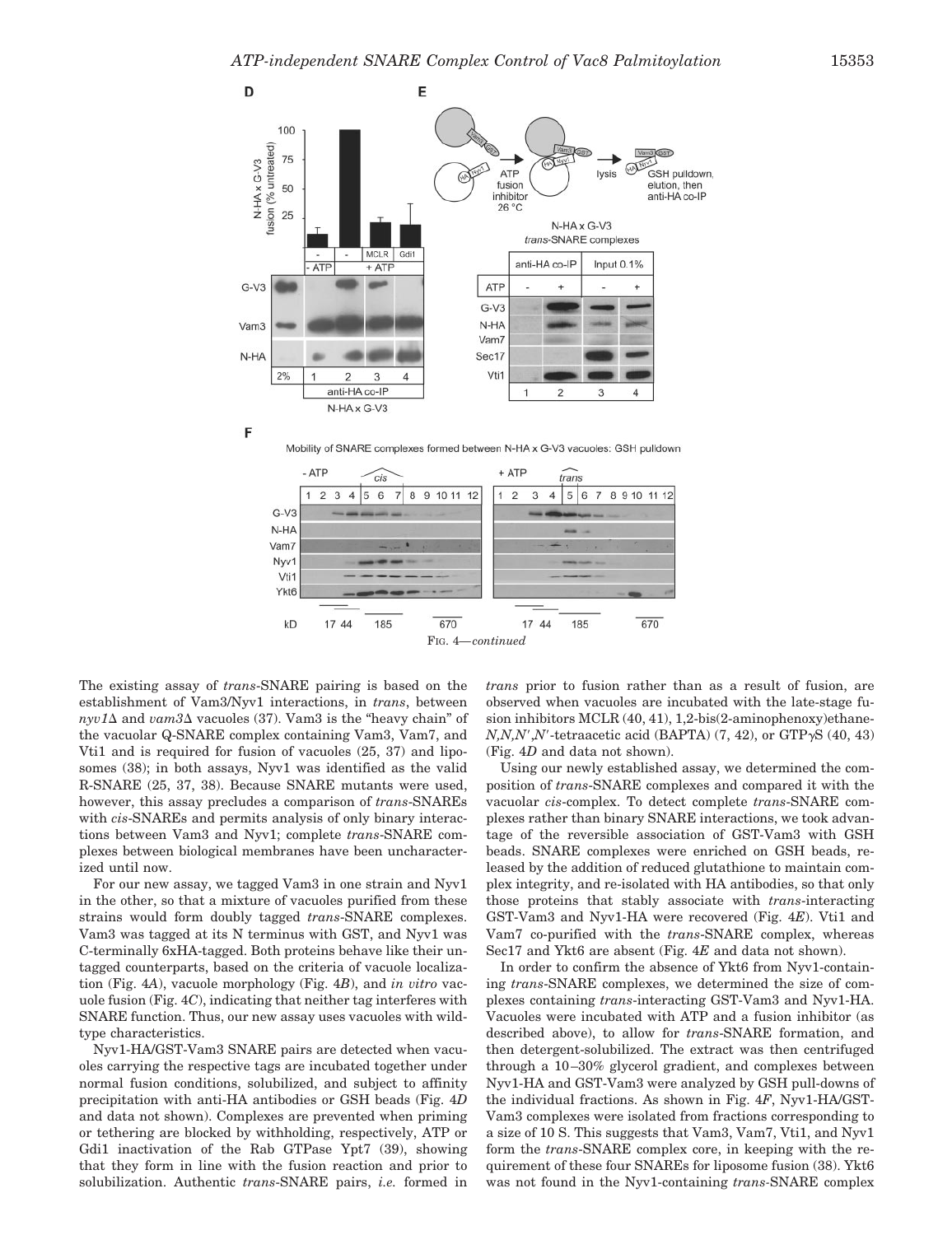(Fig. 4*F*, *right*). This is consistent with our observation that vacuolar *cis*-SNARE complexes do not contain both Nyv1 and Ykt6 (Fig. 3*A*). Multimerization of *cis*-SNARE complexes, or the segregation of higher order complexes into different membrane domains, might have allowed previous co-purification of Nyv1 and Ykt6 under less stringent conditions (16).

We suggest, based on the current data, that there are different vacuolar subcomplexes containing one or the other core R-SNARE. Nyv1 appears to form classical, four-helix bundle SNARE complexes, whereas Ykt6 has a unique function with Sec18 in coordinating palmitoylation of the fusion factor Vac8.

### DISCUSSION

We previously reported that Vac8 is palmitoylated during an early stage of vacuole fusion (8). This reaction is mediated by the SNARE Ykt6 (14). Vac8 association with vacuolar SNAREs and inhibition of palmitoylation by Sec18 antibodies suggested that priming might be required for palmitoylation. However, since Sec17 antibodies did not inhibit Vac8 palmitoylation, we suspected that Sec18 has a novel role in the palmitoylation reaction (14). Here, we have shown that this potential role of Sec18 is indeed independent of *cis*-SNARE disassembly, as it does not require ATP hydrolysis. EDTA and an ATP hydrolysisdefective Sec18 protein (E350Q) both blocked fusion but did not inhibit palmitoylation. One possible explanation for this is that Sec18 is not directly involved in the regulation of Vac8 palmitoylation and that the inhibition by anti-Sec18 is steric. This would be intriguing because other antibodies that recognize the *cis*-complex do not have this effect, and it might give insights into the architecture of the palmitoylation complex. Alternatively, Sec18 could be directly implicated in promoting Vac8 acylation in an ATP-independent manner. This would occur in parallel or prior to the ATP- and Sec17-dependent function of Sec18 in *cis*-SNARE complex disassembly (14). As neither Sec18-dependence (14) nor temporal regulation of the palmitoylating activity was observed for vacuolar extracts (Fig. 1), we speculate that Sec18 is implicated in rearrangements of vacuole protein complexes that link palmitoylation to the rest of the fusion reaction. Early studies on vacuole fusion revealed a salt- and temperature-dependent "stage I" that occurs independent of and prior to the ATP-dependent priming stage (44). Vac8 palmitoylation requires salt and incubation at a physiological temperature (24) but does not need ATP; perhaps, then, Vac8 palmitoylation corresponds to stage I, which may involved Sec18 in an unconventional role. This would raise the possibility that completion of stage I is the ATP- and primingindependent signal that terminates Vac8 palmitoylation on vacuoles.

How do we define the *cis*-complex, with which Ykt6, Sec18, and Vac8 are associated, that is responsible for the regulation of palmitoylation? A previous study reported that Ykt6, under mild purification conditions, is in a complex with multiple vacuolar SNAREs, including the R-SNARE Nyv1 (16). Our present analysis of SNARE complexes on wild-type and mutant membranes (Figs. 3 and 4), however, reveals a different picture. We found that SNARE complexes isolated from vacuoles contain either Nyv1 or Ykt6, consistent with the findings from studies with liposomes that Nyv1 and Ykt6 are mutually exclusive in SNARE complexes (38). We conclude that the previous stoichiometric co-isolation of Ykt6 and Nyv1 was most likely a result of the lateral association of distinct complexes and that the vacuolar *cis*-complex is more heterogeneous than thus far appreciated.

If Nyv1 forms the *trans*-SNARE complexes that drive homotypic vacuole fusion, why does vacuole fusion require an additional R-SNARE complex? We previously showed that vacuole fusion first gains resistance to Ykt6 antibodies and only later (at docking) does it become resistant to antibodies against the

other vacuolar SNAREs. Ykt6 itself is a palmitoylated protein, both in humans (20) and in yeast (47). We also recently found that Ykt6 undergoes priming-dependent release from vacuoles, by a mechanism that might require its depalmitoylation. Thus, it appears that during homotypic vacuole fusion, Ykt6 does not behave as a classical SNARE. Instead, it might take advantage of its association with vacuolar SNAREs (indeed, it is required as a SNARE for traffic to the vacuole (17, 45)) to participate in other fusion subreactions such as Vac8 palmitoylation.

We are beginning to understand how palmitoylation at the vacuole is controlled. We propose the following working model for Ykt6-mediated palmitoylation of Vac8. On isolated vacuoles, Vac8 is associated with a *cis*-SNARE subcomplex that contains Ykt6. Ykt6, with the help of Sec18, transfers its palmitate to Vac8. This is a priming-independent reaction (parallel or prior to priming) that, nevertheless, is under strict spatiotemporal control. Ykt6 remains tightly associated with the vacuole because it is part of a *cis*-SNARE complex four-helix bundle. Following priming, Ykt6 dissociates from its SNARE partners and, having lost its stable lipid anchor, falls off the membrane.

In conclusion, we have found that Vac8 palmitoylation must be limited to a specific window of vacuole fusion, which is controlled by a specialized, Ykt6-containing *cis*-SNARE subcomplex. A detailed analysis of this Ykt6 complex will be an important task for future research.

*Acknowledgments—*We thank Alan Morgan for the Sec18 E350Q mutant, Walter Nickel and Rico Laage for plasmids and strains, and Nadine Decker and Gabriela Müller for expert technical assistance.

#### REFERENCES

- 1. Linder, M. E., and Deschenes, R. J. (2003) *Biochemistry* **42,** 4311– 4320
- 2. Smotrys, J. E., and Linder, M. E. (2004) *Annu. Rev. Biochem.* **73,** 559 –587
- 3. Bijlmakers, M. J., and Marsh, M. (2003) *Trends Cell Biol.* **13,** 32– 42
- 4. el-Husseini Ael, D., and Bredt, D. S. (2002) *Nat. Rev. Neurosci.* **3,** 791– 802
- 5. Weisman, L. S. (2003) *Annu. Rev. Genet.* **37,** 435– 460
- 6. Wang, Y. X., Catlett, N. L., and Weisman, L. S. (1998) *J. Cell Biol.* **140,** 1063–1074
- 7. Wang, Y. X., Kauffman, E. J., Duex, J. E., and Weisman, L. S. (2001) *J. Biol. Chem.* **276,** 35133–35140
- 8. Veit, M., Laage, R., Dietrich, L., Wang, L., and Ungermann, C. (2001) *EMBO J.* **20,** 3145–3155
- 9. Fleckenstein, D., Rohde, M., Klionsky, D. J., and Rudiger, M. (1998) *J. Cell Sci.* **111,** 3109 –3118
- 10. Pan, X., and Goldfarb, D. S. (1998) *J. Cell Sci.* **111,** 2137–2147
- 11. Pan, X., Roberts, P., Chen, Y., Kvam, E., Shulga, N., Huang, K., Lemmon, S., and Goldfarb, D. S. (2000) *Mol. Biol. Cell* **11,** 2445–2457
- 12. Tang, F., Kauffman, E. J., Novak, J. L., Nau, J. J., Catlett, N. L., and Weisman, L. S. (2003) *Nature* **422,** 87–92
- 13. Ishikawa, K., Catlett, N. L., Novak, J. L., Tang, F., Nau, J. J., and Weisman, L. S. (2003) *J. Cell Biol.* **160,** 887– 897
- 14. Dietrich, L. E., Gurezka, R., Veit, M., and Ungermann, C. (2004) *EMBO J.* **23,** 45–53
- 15. McNew, J. A., Sogaard, M., Lampen, N. M., Machida, S., Ye, R. R., Lacomis, L., Tempst, P., Rothman, J. E., and Sollner, T. H. (1997) *J. Biol. Chem.* **272,** 17776 –17783
- 16. Ungermann, C., von Mollard, G. F., Jensen, O. N., Margolis, N., Stevens, T. H., and Wickner, W. (1999) *J. Cell Biol.* **145,** 1435–1442
- 17. Dilcher, M., Kohler, B., and von Mollard, G. F. (2001) *J. Biol. Chem.* **276,** 34537–34544
- 18. Zhang, T., and Hong, W. (2001) *J. Biol. Chem.* **276,** 27480 –27487
- 19. Lewis, M. J., and Pelham, H. R. (2002) *Traffic* **3,** 922–929
- 20. Fukasawa, M., Varlamov, O., Eng, W. S., Sollner, T. H., and Rothman, J. E. (2004) *Proc. Natl. Acad. Sci. U. S. A.* **101,** 4815– 4820
- 21. Wang, C. W., Stromhaug, P. E., Kauffman, E. J., Weisman, L. S., and Klionsky, D. J. (2003) *J. Cell Biol.* **163,** 973–985
- 22. Mayer, A., Wickner, W., and Haas, A. (1996) *Cell* **85,** 83–94
- 23. Ungermann, C., Nichols, B. J., Pelham, H. R., and Wickner, W. (1998) *J. Cell Biol.* **140,** 61– 69
- 24. Veit, M., Dietrich, L. E., and Ungermann, C. (2003) *FEBS Lett.* **540,** 101–105 25. Nichols, B. J., Ungermann, C., Pelham, H. R., Wickner, W. T., and Haas, A. (1997) *Nature* **387,** 199 –202
- 26. Price, A., Seals, D., Wickner, W., and Ungermann, C. (2000) *J. Cell Biol.* **148,** 1231–1238
- 27. Knop, M., Siegers, K., Pereira, G., Zachariae, W., Winsor, B., Nasmyth, K., and Schiebel, E. (1999) *Yeast* **15,** 963–972
- 28. Longtine, M. S., McKenzie, A., 3rd, Demarini, D. J., Shah, N. G., Wach, A., Brachat, A., Philippsen, P., and Pringle, J. R. (1998) *Yeast* **14,** 953–961
- 29. Brachmann, C. B., Davies, A., Cost, G. J., Caputo, E., Li, J., Hieter, P., and Boeke, J. D. (1998) *Yeast* **14,** 115–132
- 30. Haas, A., and Wickner, W. (1996) *EMBO J.* **15,** 3296 –3305